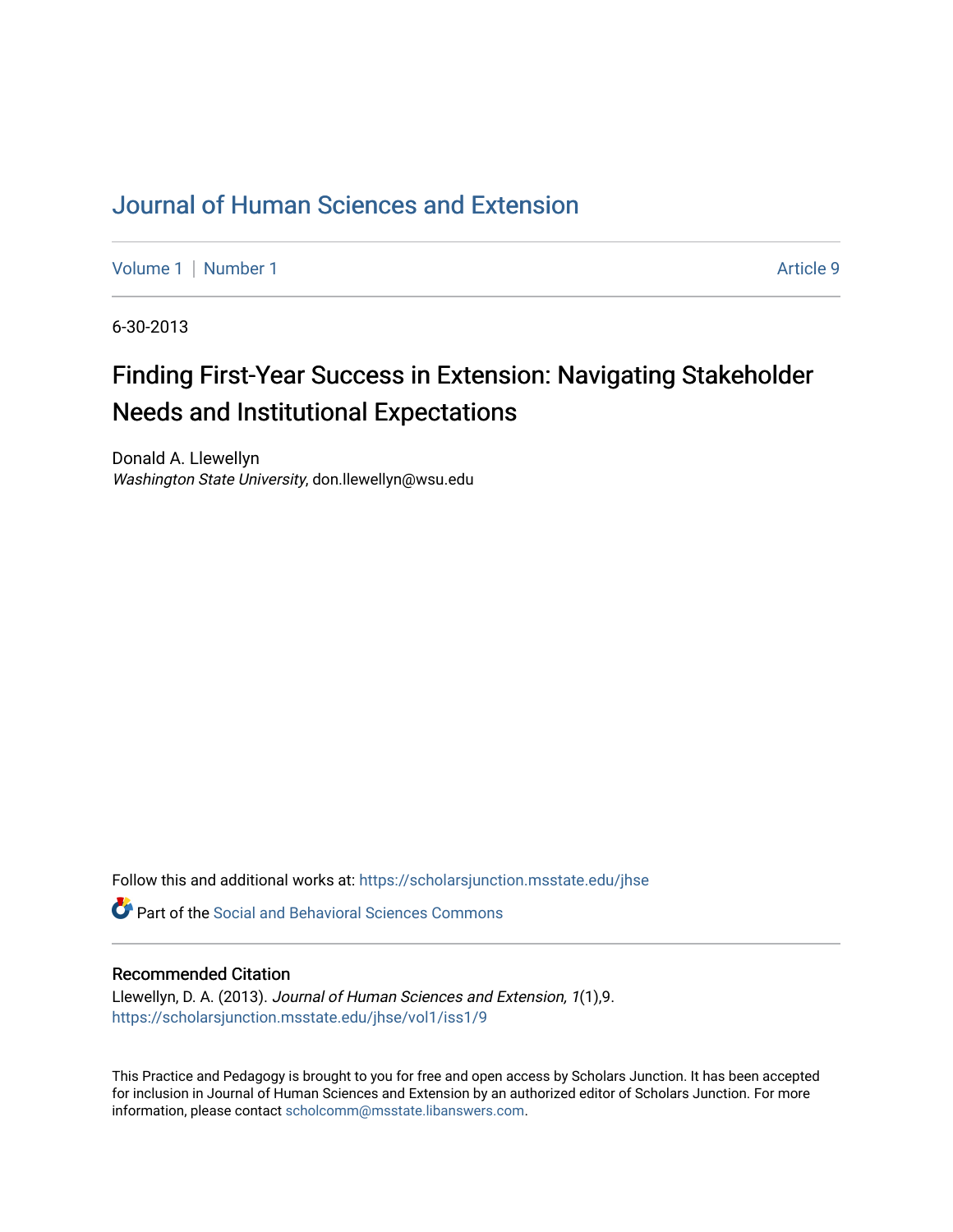## **Donald A. Llewellyn**

*Washington State University* 

*Functioning within a defined administrative framework and meeting the needs of the stakeholders are essential in an Extension appointment. The first day of employment starts the promotion and tenure clock. It is the responsibility of the new Extension professional to take immediate steps to move forward with development of programming and application of the skill set that they bring to the job. Finding success in the first year of an Extension appointment revolves around understanding the expectations of the institution and the needs of the stakeholders. Once the institutional expectations and programming needs are understood, formulating a strategy that includes plans of work and logic models, measurement of outcomes and impacts, team building, professional development, peer mentoring, grant writing, and scholarship will provide a foundation for firstyear success in Extension. A willingness to follow a timely and systematic approach to meeting the expectations of the institution and stakeholders will provide for an efficient transition and relieve many of the stressors associated with a new appointment. This paper is based primarily on the author's first year experience as an Extension faculty member and summarizes several best practices.*

*Keywords:* Extension, outcomes, impacts, logic model, programming, professional development

### **Introduction**

Academic training provides most of the necessary skills to understand the science and communicate effectively. In addition, new tenure-track Extension faculty must have the ability to function within an administrative framework, and at the same time, meet the needs of the stakeholders. Whether new to or experienced in Extension, this can be a challenge.

In Extension, the term "faculty" can be defined in a variety of ways. In some institutions, Extension faculty are eligible for the promotion and tenure process. In others, promotion alone may be the goal. Depending on the institution or content area, applied research, in coordination with Extension programming, may be a priority. While the specific emphasis may vary

Direct correspondence to Donald A. Llewellyn at don.llewellyn@wsu.edu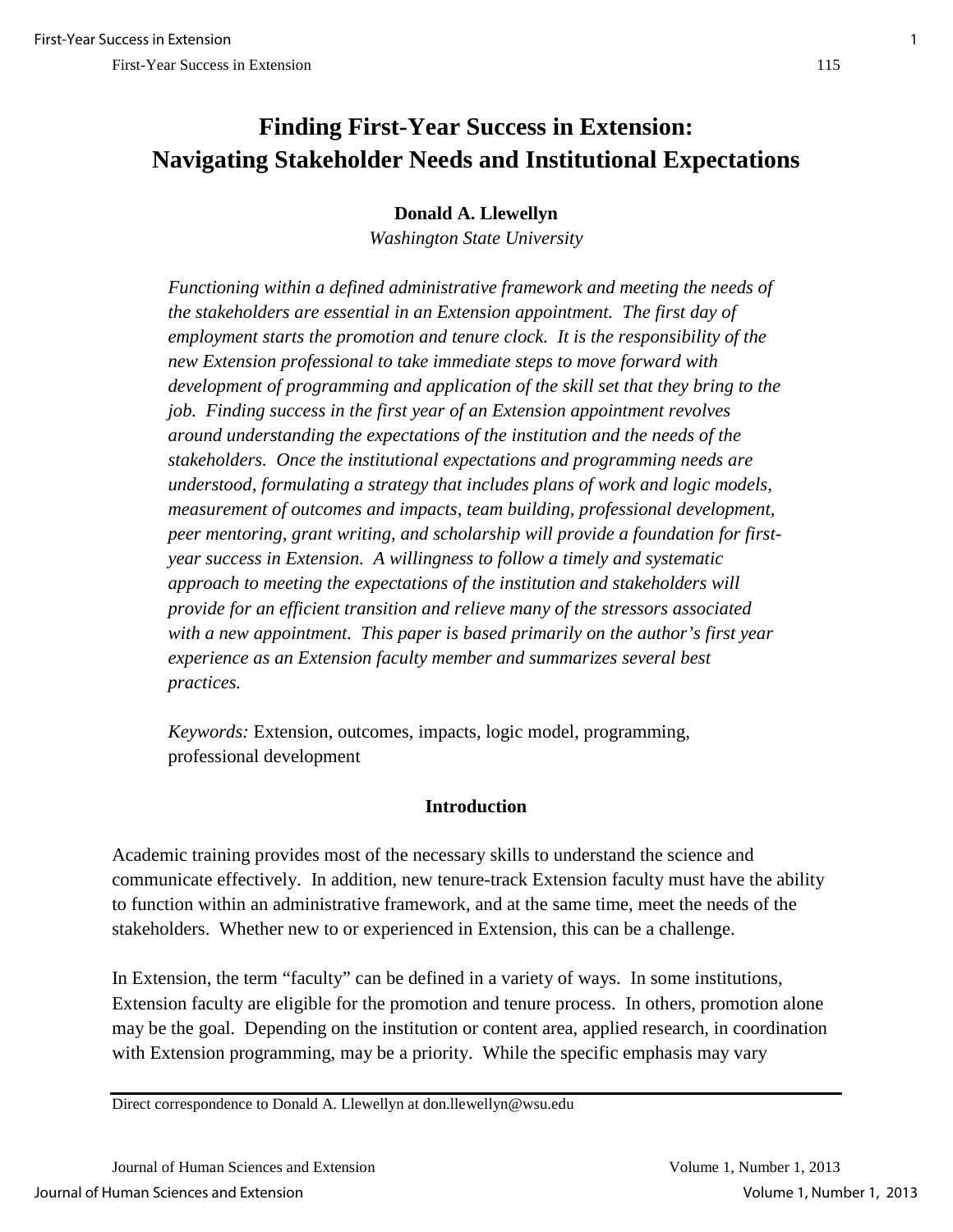depending on the institution and the level of education, the purpose of this paper is to summarize some best practices applied through personal experience of the author to assist Extension professionals in navigating expectations early in the appointment.

Providing new Extension professionals support early in their careers is essential to assist in minimizing the stress and frustration that can become part of a new employment opportunity (Ritchie, 1996). A plan for progress in the promotion and tenure system is essential for the success of new Extension faculty (Saunders & Reese, 2011). While the examples in this paper focus on Livestock Extension, similar projects, expectations, and needs can be inferred to include other Extension specialties and content areas.

For many, preparation for work in various Extension specialties is limited to working with a graduate mentor involved in Extension activities or participating in Extension functions while working on advanced degrees. In addition, new Extension professionals at the Specialist level may have come into the Extension system via teaching and research appointments. Extension faculty members are chosen based on a skill set and the potential to elicit change as a result of programming within the discipline. Once the formal orientations and start-up briefings are complete, the fundamental concern of first-year Extension faculty should be to match that skill set with the multi-dimensional, and often conflicting, expectations.

### **Expectations**

It is common that expectations for tenure-track Extension faculty will include both Extension programming and applied research. The additional applied research component can be especially important for Extension faculty to meet the seemingly ever-increasing requirement for scholarly activity. Meeting these expectations can be particularly challenging for some, especially county-based faculty, often due to the geographic remoteness from the physical and intellectual resources of the university. Six key components that have the potential to be evaluated in measuring the progress toward tenure of Extension Faculty are 1) Extension program planning; 2) Extension program delivery; 3) program outcomes and assessment; 4) team building and collaboration; 5) acquisition of extramural support; and 6) scholarship and creative products which include delivery of stakeholder-oriented information (fact sheets, newsletters, web-based delivery systems, popular press and social media) and peer-reviewed Extension scholarship, as well as peer-reviewed professional articles.

The systematic annual evaluation of each new Extension faculty member means that the first day of employment starts the promotion and tenure clock. Generally, demonstration of abilities within five or six years will determine if tenure will be successfully attained. The responsibility of meeting the criteria for promotion and tenure is squarely on the shoulders of the new Extension faculty member.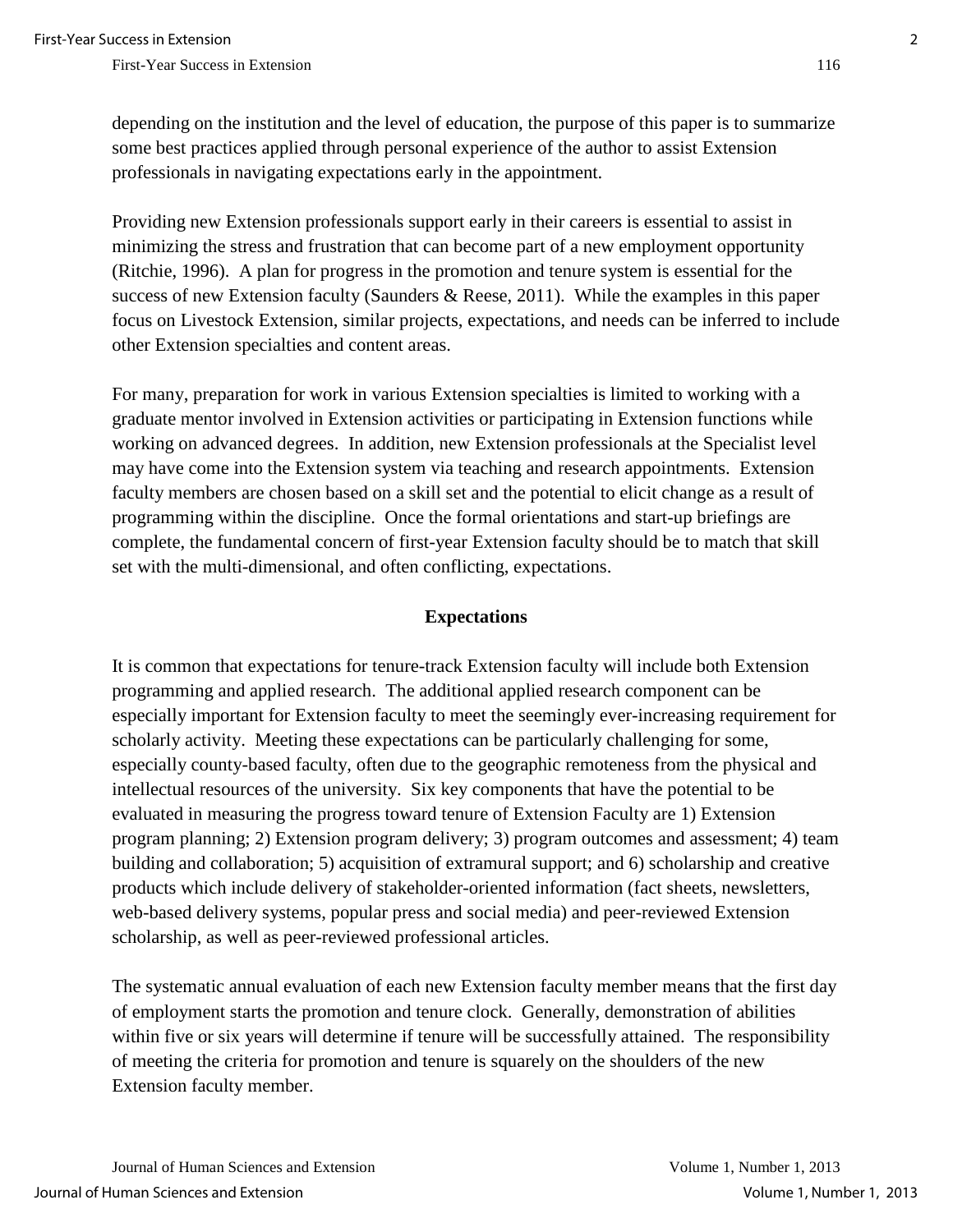## **Identifying the Needs of the Stakeholders and the Institution**

Needs assessments can be conducted utilizing a variety of methods (Etling, 1995). For example, during the first seven months of this author's service, a needs assessment was conducted and utilized key informant interview responses similar to those described by Caravella (2006). A varied array of producers, industry professionals, leaders of livestock associations and commodity groups, established research scientists, fellow Extension Educators and Specialists, and scientific collaborators were engaged in these meetings. Input related to developing effective Extension programming was compiled from face to face conversations, observations, and written and online resources. As a first step, an outline was developed to delineate key points of individual perceptions and to develop a vision for the future as a response to stakeholder input.

Stakeholders expect Extension personnel to anticipate and react to emerging issues related to the communities and industry in their region and want these issues to be addressed in a timely manner through Extension programming and applied research projects. They also require the message to be delivered in a relevant, understandable, and applicable manner. The institution's expectations will necessitate that Extension programming and applied research have the potential for impact and carry a defined and logical course of action with documentable outcomes.

# **Example of Developing a Plan of Work**

In response to the needs assessment and structured around evaluation-based program planning, a three-point multiyear plan of work was developed for Extension programming. The plan of work provides a framework around which programming is built and serves as a launching point for development of a logic model. The plan of work contains the overarching subject matter of Extension programming. As an example, the author's plan of work included these components:

- 1. **Beef cow nutrition and reproduction**—Utilize effective nutrition and management to maximize the number of cows bred and healthy calves born per cow exposed to bulls during the breeding season. Implement strategies to reduce reproductive failure.
- 2. **Herd health and immunity**—Facilitate herd health and reduce losses from cow and calf diseases by effective herd management and health protocols.
- 3. **Reduction in production costs**—Stakeholders identified rising feed costs as a key barrier to beef production profitability and sustainability. Give the producers the knowledge to utilize lower-cost alternative forages, feeds, and supplements.

A focus on three or four key components will provide structure for endeavors. Around each of the broad three points, it is possible to plan Extension programming and applied research that not only bring education and empirically-based information to stakeholders, but also are structured in a way that inputs, activities, and outputs are clearly defined. In addition, measurement of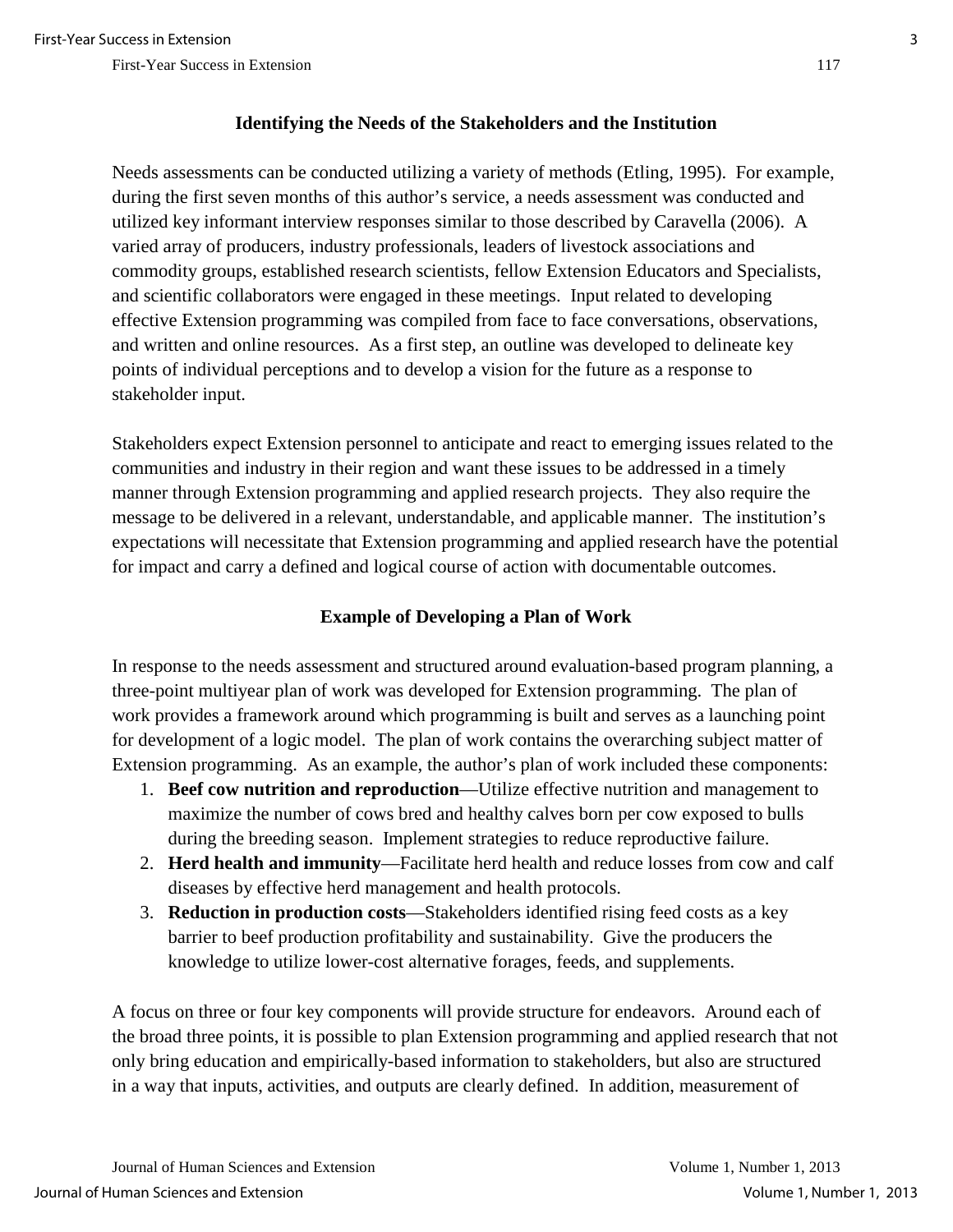short-, medium-, and long-term impacts is facilitated. There must be an inexorable link between Extension programming and applied research. The plan of work document provides a roadmap for both activities. The finalized plan of work should include several important components: 1) planning year and duration of the project; 2) a title for each activity; 3) whether the activities are individual or collaborative (and to include names of collaborators); 4) institutional strategic goals that are being met; 5) the situation that the project addresses; 6) milestones and benchmarks; 7) how the project will be evaluated; 8) a list of outputs, scholarship, and educational materials; 9) delivery methods; 10) intended audience; and 11) the hours or days of required effort.

### **Learning the Logic Model and How to Measure Outcomes and Impacts**

Based on a plan of work, a logic model can be developed to describe activities needed to carry out the work. Planning programming with evaluation in mind is part of the successful measurement of outcomes and impacts. Logic models provide a means to illustrate a systematic approach to planning and to delineate the path toward the desired outcomes (Millar, Simeone, & Carnevale, 2001). Measures of programming effectiveness are possible when logic models are used at the planning stage (McLaughlin & Jordan, 1999)*.* Based on skills learned in professional development activities*,* it is possible to construct a logic model highlighting the inputs and projected outcomes of programming based on the University of Wisconsin model (Taylor-Powell & Henert, 2008). Figure 1 on the following page presents the logic model developed from the author's aforementioned plan of work.

In performance-based programming, measurement of short-, medium-, and long-term impacts will play a major role in determining the effectiveness of programming. Resources such as Successful Assessment Methods and Measurement in Evaluation (SAMMIE) provide information for skills in evaluation of programs (Archer, Bruns, & Heaney, 2007).

### **Peer Mentoring**

Effective orientation and training followed by mentoring can benefit an organization by fostering employee satisfaction and reducing turnover, which can be instrumental in providing greater educational impact to clientele (Place & Bailey, 2006). Whether or not the institution provides a framework for mentoring new Extension faculty, engagement of an experienced group of tenured Extension Educators and Specialists to guide new Extension faculty through the rigors of the first year is invaluable. These peer mentors have the ability to assist in the navigation and serve as highly valuable advocates for new Extension faculty in the promotion and tenure process.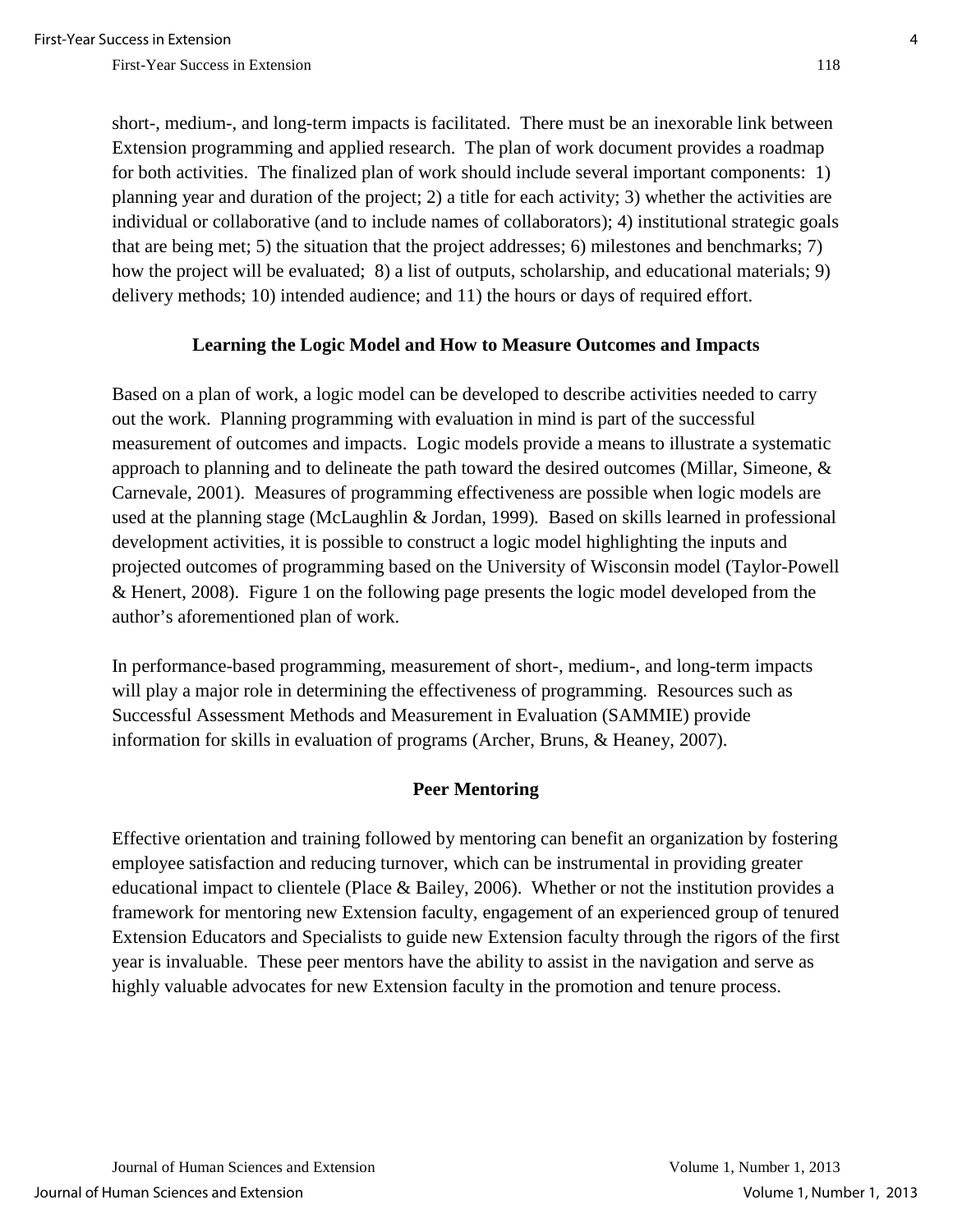# *Figure 1. Logic Model*

#### Program: Extension Beef Cattle Programming for Washington State and the Pacific Northwest

Situation: Beef cattle producers in Washington State face economic stresses manifested as narrowing margins as commodity (feed) prices rise. Coupling cost-saving feeding, health, and management practices of the cow herd will be instrumental in providing for the long-term sustainability and economic viability of beef operations in our region. Being able to react to emerging issues and provide Extension and applied research programs with measureable impact are the paramount goals of this program.



University of Wisconsin Extension Logic Model Worksheet available at http://www.uwex.edu/ces/pdande/ evaluation/pdf/UW%20Coop%20Ext%20Logic%20Model\_WorksheetTableformat.pdf

### **Identifying Potential Collaborators and Building Teams**

Perhaps one of the most satisfying tasks of building an Extension program is the process of seeking and finding collaborators and building teams of like-minded people to fulfill the objectives associated with the plan of work*.* Bitsch and Thornsbury (2010) provided a detailed discussion of team building for integrated Extension programs. Success in the team setting is related to outcomes, impacts, and deliverables as well as indicators associated with team member behaviors and interactions (Kelbaugh & Earnest, 2008). Looking within, as well as beyond, one's own discipline will be critical in assembling teams that not only function effectively, but also provide for networking within and outside the institution. In particular, county-based faculty can benefit from including in teams members with access to facilities and laboratories not available in county Extension offices.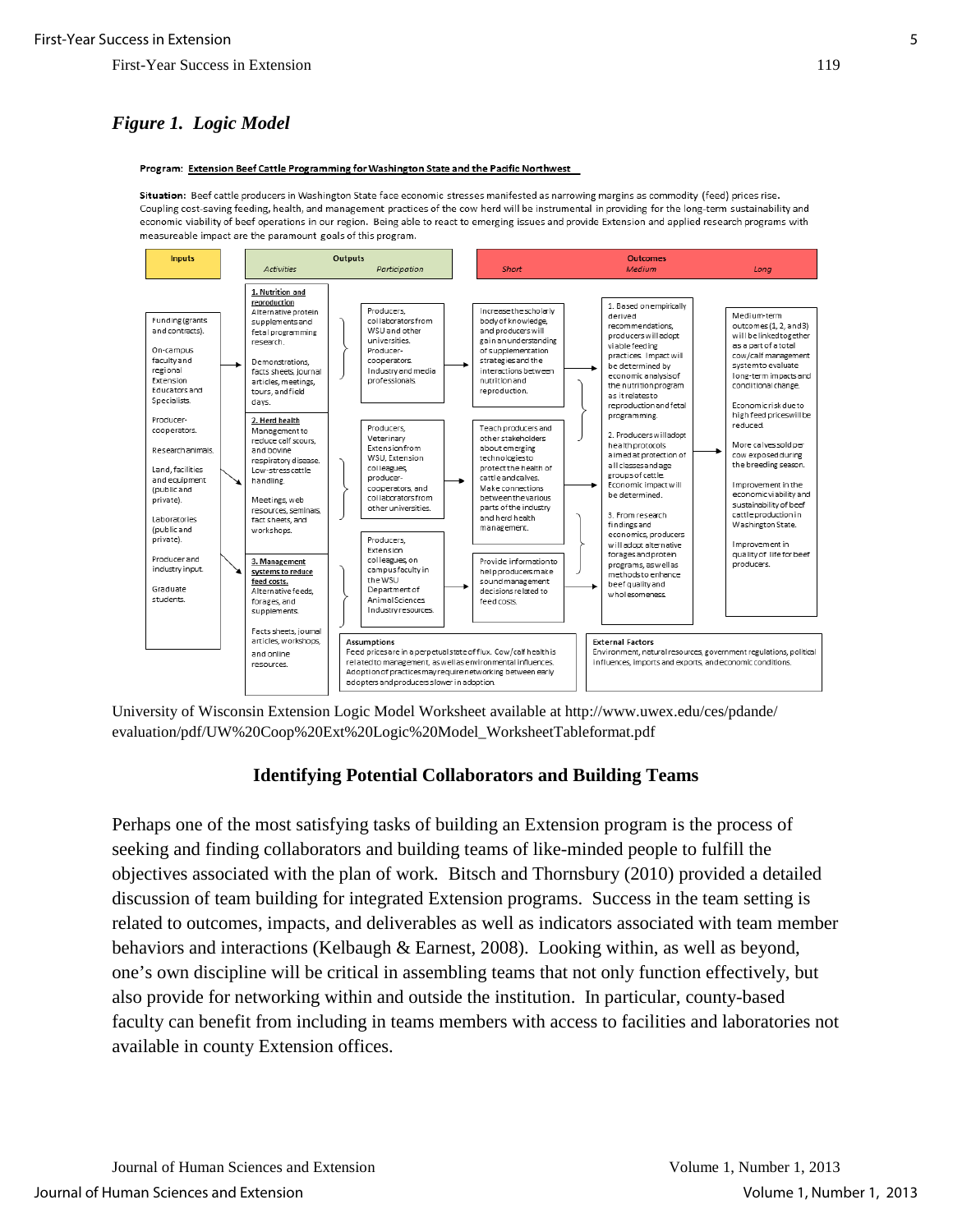It is important to recognize the regional and global flavor of contemporary Extension work in selecting those individuals with which a professional relationship can be built. More than 60% of Extension professionals agree to an interest in including some global perspective to programming (Ludwig, 1999). This should be taken into account when forming teams.

Working with Extension professionals from other institutions brings fresh perspective, additional resources, and novelty to programming. Collaboration within the team structure provides a means to identify future cross-disciplinary opportunities for Extension and applied research and to find synergies that have the potential to result in future funded projects and multi-disciplinary scholarship. In total, if the team is functioning properly, team output will likely exceed the sum of the output generated by the individual participants had they been working independently.

### **Professional Development—Now! Not Later**

Competency-based training has been implemented to promote learning and to facilitate organizational improvement (Stone, 1997). In some departments, a structured professional development system does not exist for Extension faculty. It is therefore incumbent upon the new Extension faculty member to seek out and develop his/her own plan for professional development. Implementing such a plan entails self-reflection and identifying those competency areas for which additional training will be useful. New Extension faculty should make a determined effort to utilize professional development to fill knowledge gaps early in the appointment. In a Florida study, the competencies of self-management, program development, communication skills, interpersonal skills, and technical and subject matter skills were among the most reported (Benge, Harder, & Carter, 2011). For most Extension Specialists, competencies in applied research and interpretation of research material are vital. An understanding of outcomes and impacts as well as grant writing is critical for all the specialists. The competencies gained through professional development at the outset of the Extension appointment will continue to be valuable throughout one's career.

### **Grant Writing and Sponsorships**

Acquisition of extramural funding is of paramount importance to the first-year Extension professional. It is the support by which the plan of work, activities, and programming come to fruition. Given the premium placed on funding for applied research and Extension programming, grant writing is essential to early-career success and a responsibility that must be viewed as a priority. Philbrick (1990) noted that, in some cases, grant money may be the sole source of support for some programs. New Extension professionals also need to take into account the funding rate and lag time between the calls for proposals, writing of letters of intent and full proposals, and finally receipt of funding. Discernment in placing effort in pursuing funding with the greatest chance for success will be instrumental in effective time management.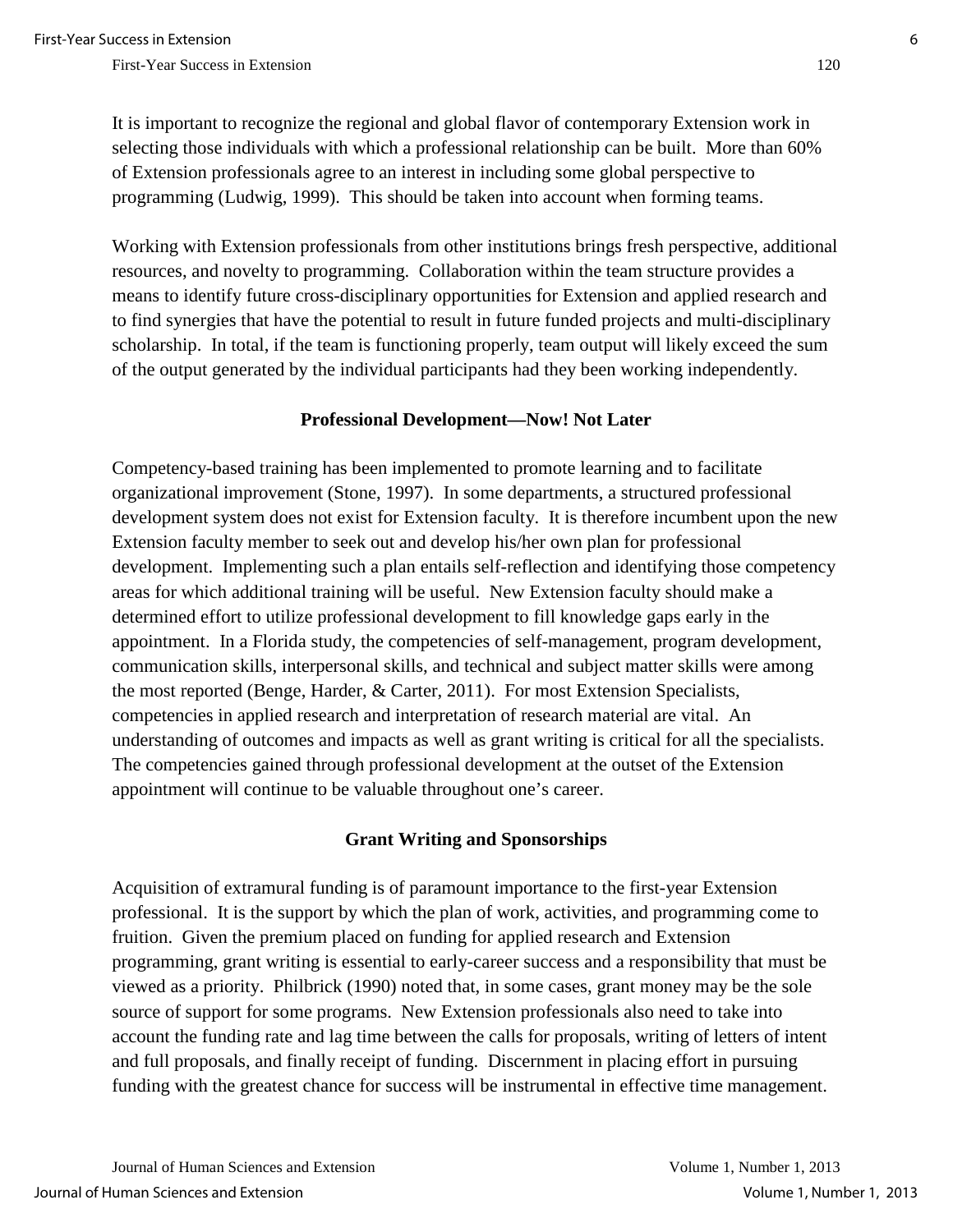At the outset of an Extension appointment, grant writing toward modest-sized projects with reasonable chances for funding success are most useful. The likelihood of large multidisciplinary grant funding is best attempted as part of the team-building process in collaboration with well-established Extension and research colleagues.

### **Scholarship**

Scholarship is a means to provide demonstrable evidence that Extension programs are making a difference in communities (Culp, 2009). In Extension, defining scholarly activity can be somewhat ambiguous (Jones, 2012). Scholarship can take several forms, including publication of applied research results and Extension activities in peer-reviewed journals or fact sheets, and even assessing service. Adams, Harrell, Maddy, and Weigel (2005) listed 17 categories of scholarly activities for a "diversified portfolio of scholarship." Likewise, Culp (2009) suggested that exploration and discovery, sharing results and findings, teaching and learning, application and reflection, creative artistry, and integration are all forms of scholarly activity that Extension personnel should consider. Many times, scholarship is thought of as a symbol of the culmination of a project or program. Not only can scholarship highlight the results, but in Extension, it also can serve as a means to identify successes and challenges during the process.

### **Role of the Institution**

The institution is vital to the success of Extension professionals, particularly in providing a means to support professional development. At the Extension services level (within the larger institution), the development of written guidelines to assist Extension faculty that are diverse in expertise will provide a foundation on which to build programs. Many of these guidelines can be general, yet others that are more specific will support diverse content areas that are the norm in Extension. Formal mentorship programs provided within content areas can assist Extension faculty in navigating promotion and tenure, as well as provide an advocate in the process. Support in program evaluation will also assist in keeping the new Extension faculty on track.

### **Conclusions and Implications**

Table 1 on the following page summarizes topics relevant to first-year success in Extension as "Best Practices," gives suggestions for applying them to Extension work, and recommends when attention to each is indicated. For new Extension faculty to meet a broad range of professional expectations, a well-thought-out plan of activities directed at meeting those expectations is critical. Finding success early in the appointment will require a thoughtful examination of program delivery and the promotion and tenure process. A willingness to follow a timely and systematic approach to meeting the expectations of the institution and stakeholders will provide an efficient transition and relieve many stressors associated with a new Extension appointment.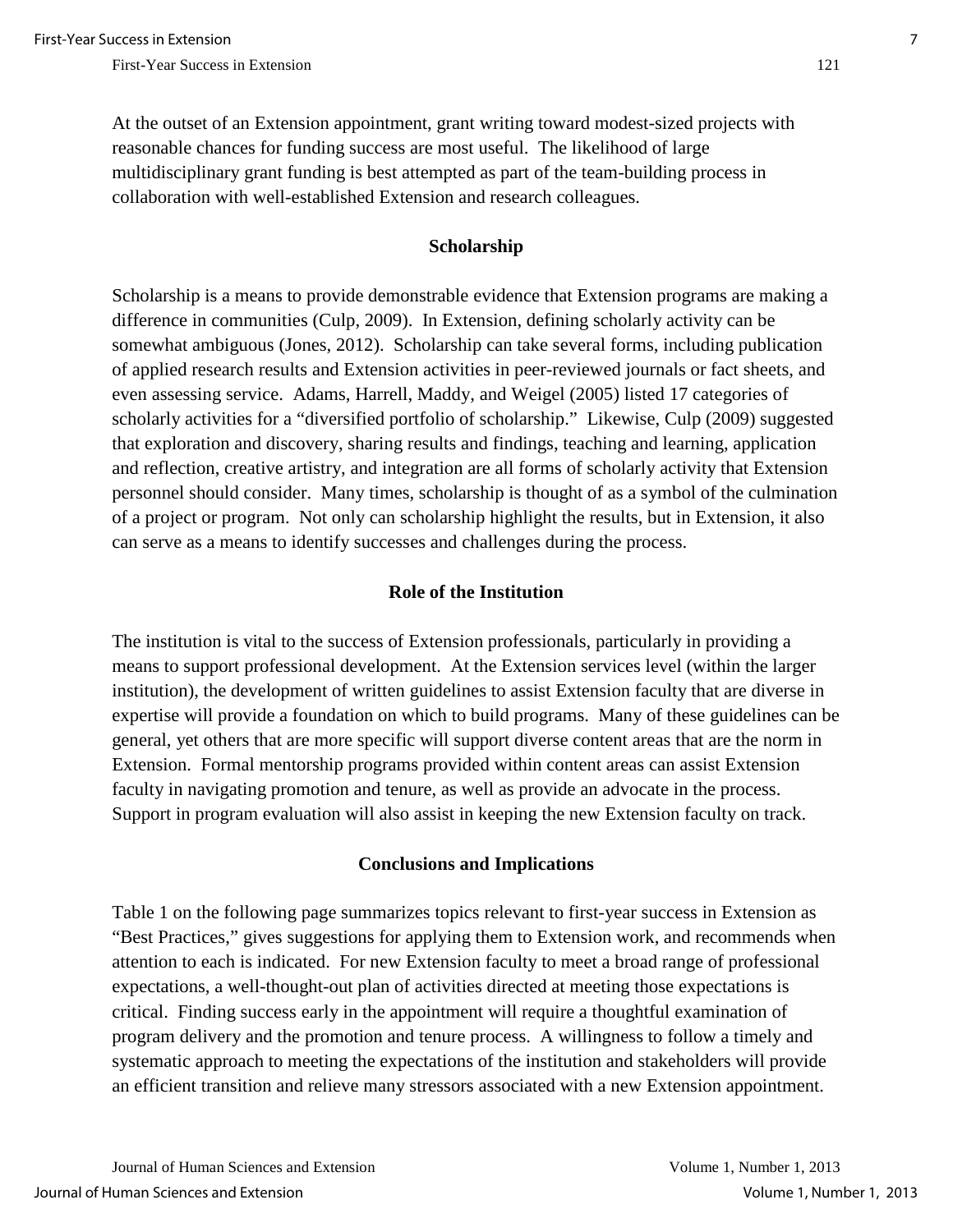| <b>Best Practice</b>                            | <b>Personal Application</b>                                                                                                                                                                                                                                                                                                                                                                                                                                                                                       | <b>Time of Effort</b>                               |
|-------------------------------------------------|-------------------------------------------------------------------------------------------------------------------------------------------------------------------------------------------------------------------------------------------------------------------------------------------------------------------------------------------------------------------------------------------------------------------------------------------------------------------------------------------------------------------|-----------------------------------------------------|
| Conduct<br>formal needs<br>assessment           | • Make use of secondary data such as government publications, census results,<br>industry publications, and local reports.<br>• Conduct key informant interviews utilizing a variety of sources, such as<br>community leaders, industry professionals, and researchers.                                                                                                                                                                                                                                           | Months $1-6$                                        |
| Develop a plan<br>of work                       | • Focus on three or four main points.<br>• Plan with program evaluation in mind.                                                                                                                                                                                                                                                                                                                                                                                                                                  | Months $6-8$                                        |
| Construct a<br>logic model                      | • Use the logic model as a roadmap for Extension activities and evaluation.                                                                                                                                                                                                                                                                                                                                                                                                                                       | Months $6-8$<br>and for each<br>new plan of<br>work |
| Peer mentoring                                  | • Identify tenured Extension faculty and/or Specialists to assist with career<br>guidance (may be informal or required and assisted by the institution).<br>• Initiate annual meetings.<br>• Allow mentors to assist in development of the plan of work.                                                                                                                                                                                                                                                          | Entire<br>promotion<br>and/or tenure<br>process     |
| Identify<br>collaborators<br>and build<br>teams | • Network with other Extension and on-campus faculty. Look for<br>opportunities to engage the community, industry, and people from varying<br>disciplines and other institutions.<br>• Identify like-minded individuals with complementary expertise.<br>• Seize opportunities to participate in projects initiated by collaborators.                                                                                                                                                                             | Months $1 - 12$                                     |
| Professional<br>development<br>(PD)             | • Identify professional development opportunities and secure the funds needed<br>to participate.                                                                                                                                                                                                                                                                                                                                                                                                                  | Entire career                                       |
| Grant writing<br>and<br>sponsorships            | • Start early, consider the lag time between application and award of funding.<br>• Use time wisely by focusing on proposals with a reasonable chance of<br>success.<br>• Participate in large projects as a collaborator with other faculty in the same<br>discipline.<br>• Take advantage of professional development opportunities associated with<br>grant writing and acquisition of funding.<br>• Be available to participate in the Extension component of large research<br>grants with research faculty. | Months $6 - 12$<br>and entire<br>career             |
| Scholarship                                     | • Identify scholarly activity that is interesting and also realistic.<br>• Consider several avenues of scholarship such as discovery, teaching and<br>learning, application, creative artistry, and integration.<br>• Identify where and how results will be documented.                                                                                                                                                                                                                                          | Months $6 - 12$<br>and entire<br>career             |

*Table 1. Summary of Best Practices*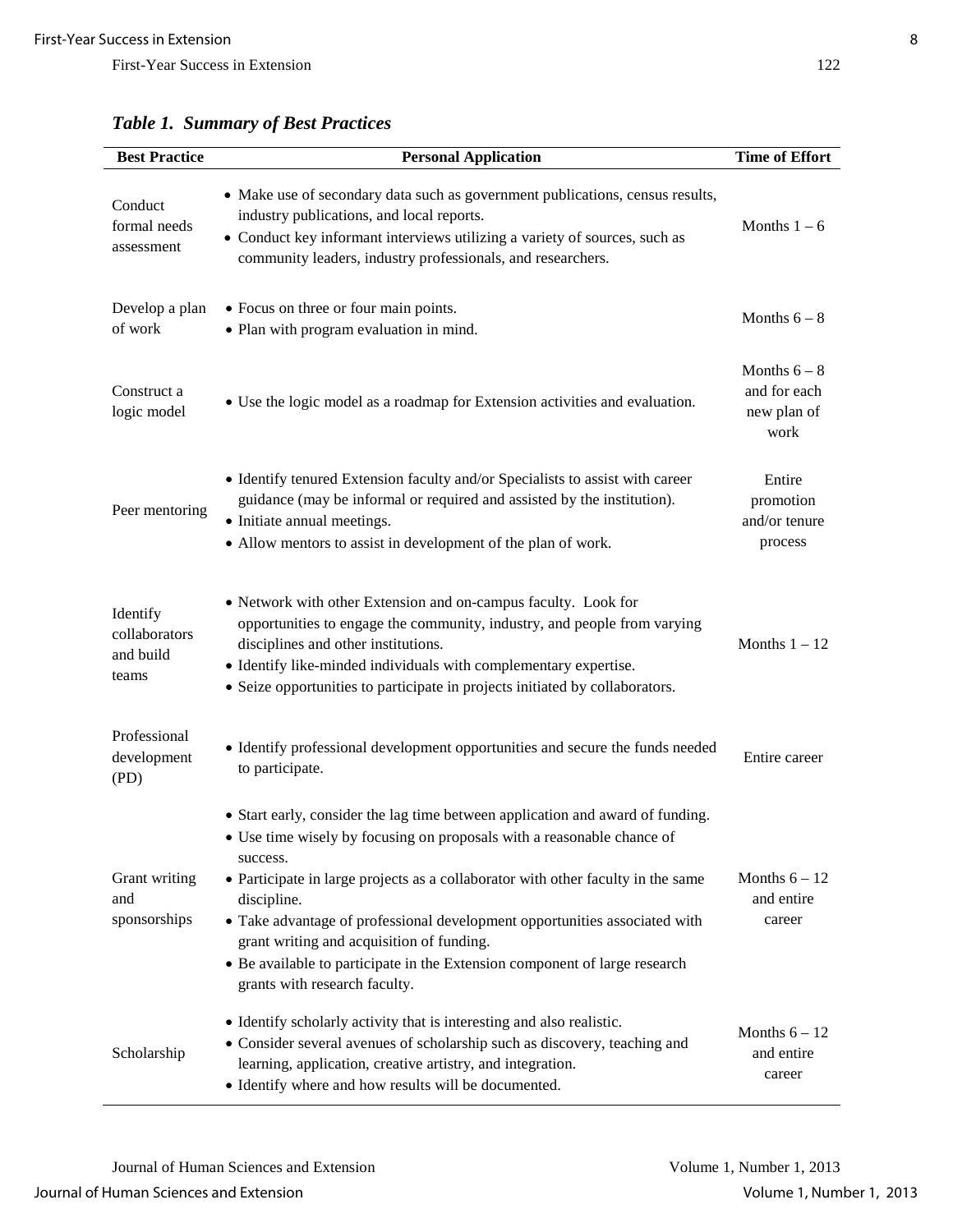### **References**

- Adams, R. G., Jr., Harrell, R. M., Maddy, D. J., & Weigel, D. (2005). A diversified portfolio of scholarship: The making of a successful Extension Educator. *Journal of Extension*, 43(4). Available at http://www.joe.org/joe/2005august/comm2p.shtml
- Archer, T. M., Bruns, K., & Heaney, C. A. (2007). SAMMIE: Using technology for a one-stop program evaluation resource. *Journal of Extension*, 45(5). Available at http://www.joe.org/joe/2007october/tt1.php
- Benge, M. P., Harder, A., & Carter, H. S. (2011). Necessary pre-entry competencies as perceived by Florida Extension agents. *Journal of Extension, 49*(5). Available at http://www.joe.org/joe/2011october/a2.php
- Bitsch, V., & Thornsbury, S. (2010). Building teamwork into an integrated Extension program: Faculty perspectives on area of expertise teams. *Journal of Extension, 48*(4). Available at http://www.joe.org/joe/2010august/a2.php
- Caravella, J. (2006). A needs assessment method for Extension educators. *Journal of Extension*, 44(1). Available at http://www.joe.org/joe/2006february/tt2.php
- Culp, K., III. (2009). The scholarship of Extension: Practical ways for Extension professionals to share impact. *Journal of Extension*, 47(6). Available at http://www.joe.org/joe/2009december/comm1.php
- Etling, A. (1995). Needs assessment: A handbook. *Journal of Extension*, 33(1). Available at http://www.joe.org/joe/1995february/tt1.php
- Jones, K. M. (2012). Scholarship unbound: Assessing service as scholarship for promotion and tenure—a book review. *Journal of Extension*, 50(2). Available at http://www.joe.org/joe/2012april/tt10.php
- Kelbaugh, B. M., & Earnest, G. W. (2008). Indicators of success for teamwork: What Extension professionals need to excel as team members. *Journal of Extension*, 46(4). Available at http://www.joe.org/joe/2008august/a6.php
- Ludwig, B. G. (1999). Globalizing Extension professionals. *Journal of Extension*, 37(4). Available at http://www.joe.org/joe/1999august/rb5.php
- McLaughlin, J. A., & Jordan, G. B. (1999). Logic models: A tool for telling your program's performance story. *Evaluation and Program Planning,* 22, 65–72. doi:10.1016/S0149- 7189(98)00042-1
- Millar, A., Simeone, R. S., & Carnevale, J. T. (2001). Logic models: A systems tool for performance management. *Evaluation and Program Planning,* 24, 73–81. doi:10.1016/S0149-7189(00)00048-3
- Place, N. T., & Bailey, A. (2006). Mentoring: Providing greatest benefit to new and seasoned faculty in an Extension organization. *Association for International Agricultural and Extension Education Conference Proceedings, 2006*. Available at http://www.aiaee.org/attachments/article/856/498.pdf